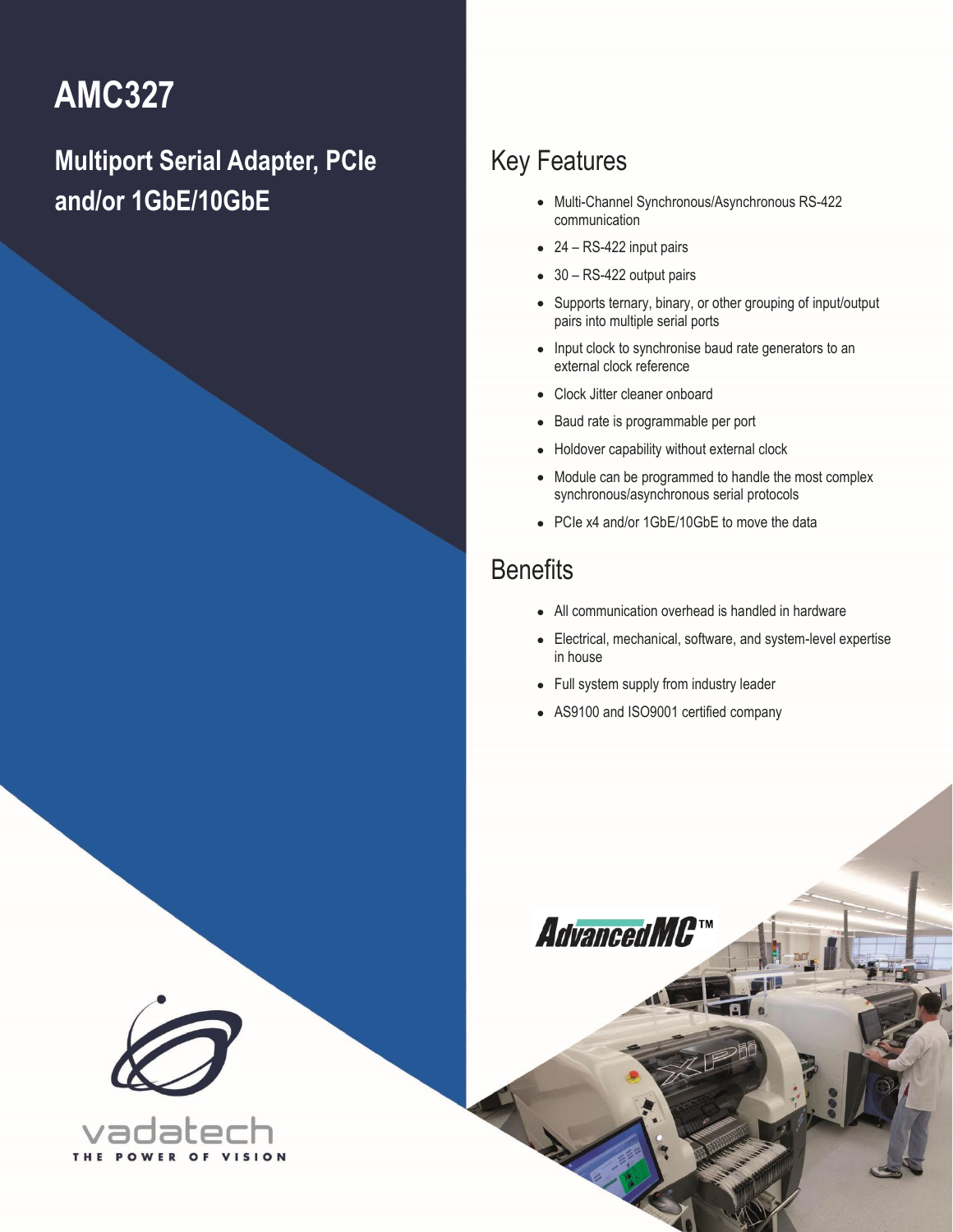# **AMC327**

The AMC327 is an RS-422 synchronous/asynchronous multiport serial adapter. The module can accept a clock input to synchronize the baud rate generators of each port to an external clock. All the protocol management overhead is taken care of in the hardware so that the host CPU is offloaded from managing the detailed serial protocol.

The hardware is re-programmable which enables the board to be re-purposed for different types of synchronous and asynchronous serial applications. The hardware takes care of all bit-serial receive/transmit activity and uses a convenient, high-performance, low-overhead, packet-based interface to the host CPU which supports batching and queuing of input/output bits.

An I/O breakout box may be connected to the high-density connectors of the AMC327 to provide multiple DB25, DB9, or other serial connectors for easy integration to your system or an octopus-style breakout cable may be used. The I/O breakout box may include many different status LEDs which can be tailored to your protocol/application. The AMC327 provides the breakout box with power to avoid the need for any additional power cabling.

### **Protocol Load Ordering Option (Option A=0)**

The initial protocol load supported for the AMC327 implements a total of eleven synchronous serial ports: Four bi-directional ternary ports, four bi-directional binary ports, and three output-only binary ports. A ternary port is made up of a clock and three data pairs in each direction. A binary port is made up of a clock and single data pair in each direction. Baud rates up to 2 Mbps are supported on binary ports. This protocol load is capable of detecting on a per-bit basis whether the received line clock was valid or not (i.e. stopped or too slow of baud rate) and provides this indication to the host CPU as part of the data packet. This protocol load may be used with the VadaTech VT987 break-out box which is a 19" rack-mount unit providing eleven DB25 serial ports and includes port RX/TX activity, port clock valid, and other status LED indicators.

### **Other Protocol Loads/Breakout Boxes**

Since the hardware is reprogrammable, many other serial protocols are possible. Please contact your VadaTech sales representative with your serial protocol needs to discuss how a unique protocol load can be developed to support your application if one does not already exist.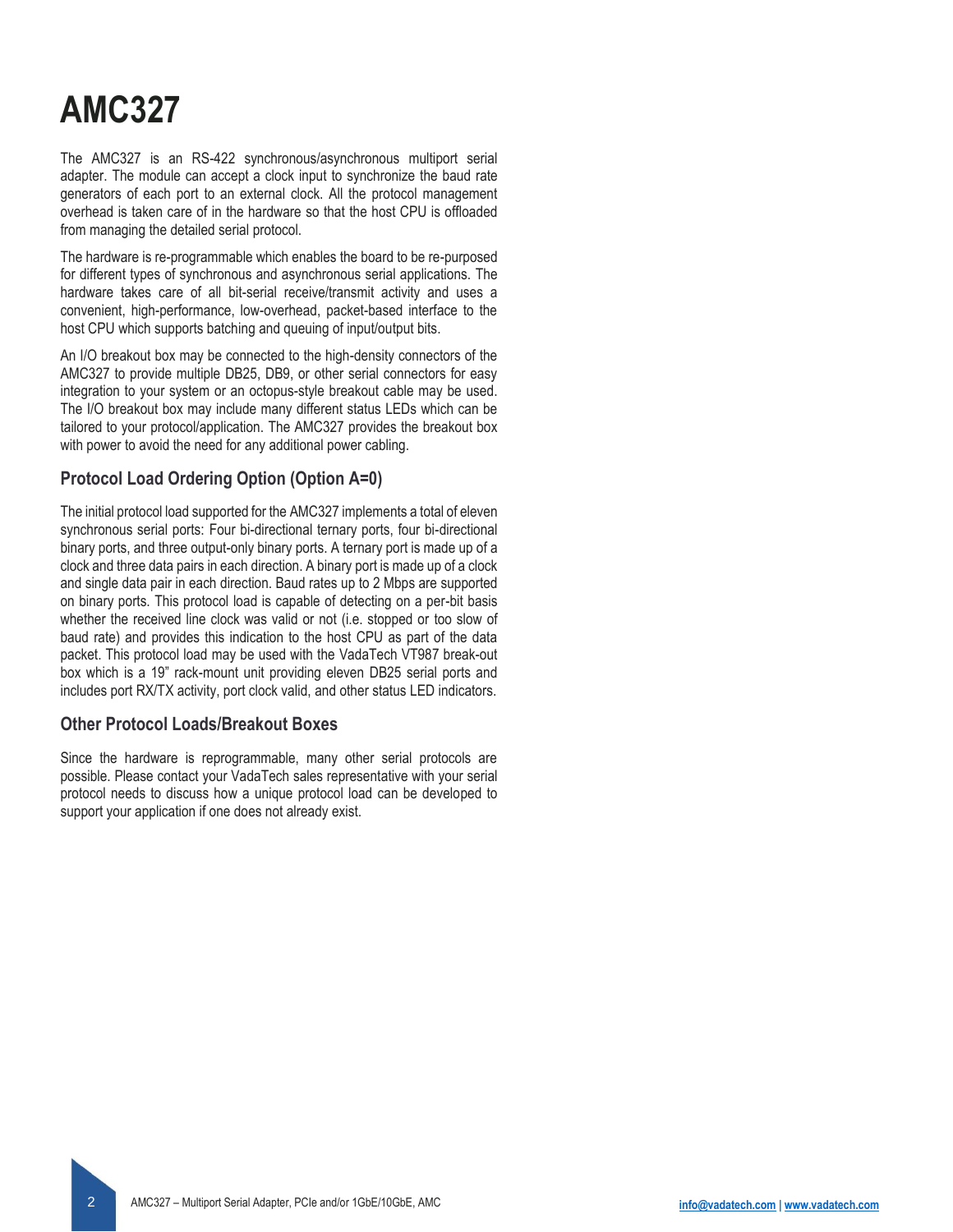### Block Diagram



*Figure 1: AMC327 Functional Block Diagram*

### Front Panel



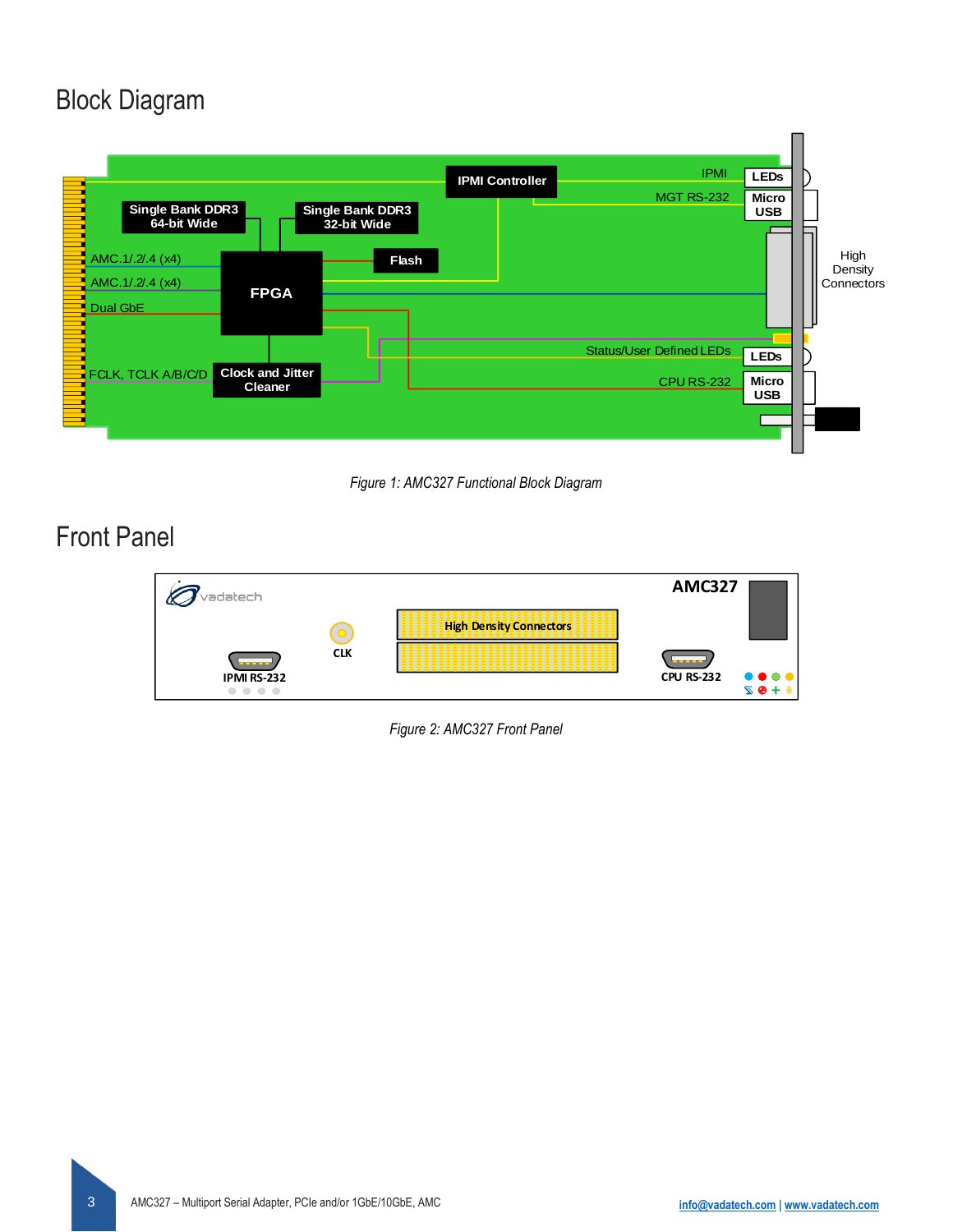### **Specifications**

| Architecture            |                                                                      |                                                                         |  |
|-------------------------|----------------------------------------------------------------------|-------------------------------------------------------------------------|--|
| <b>Physical</b>         |                                                                      | Dimensions Single module, full-size                                     |  |
|                         |                                                                      | Width: 2.89" (73.5 mm)                                                  |  |
|                         |                                                                      | Depth 7.11" (180.6 mm)                                                  |  |
| <b>Type</b>             |                                                                      | Serial Communication Programmable in hardware                           |  |
| <b>Standards</b>        |                                                                      |                                                                         |  |
| PCle/1GbE/10GbE         |                                                                      | Lanes Ports 0-1, 4-8 and 8-11 are routed                                |  |
| <b>Configuration</b>    |                                                                      |                                                                         |  |
| <b>Power</b>            | <b>AMC327 20W</b>                                                    |                                                                         |  |
| Environmental           |                                                                      | Temperature See Ordering Options and Environmental Spec Sheet           |  |
|                         |                                                                      | Storage Temperature: -40° to +85°C                                      |  |
|                         |                                                                      | Vibration Operating 9.8 m/s <sup>2</sup> (1G), 5 to 500 Hz on each axis |  |
|                         |                                                                      | Shock Operating 30Gs on each axis                                       |  |
|                         |                                                                      | Relative Humidity 5 to 95% non-condensing                               |  |
| <b>Front Panel</b>      |                                                                      | Interface Connectors High density connector                             |  |
|                         |                                                                      | <b>SSMC for CLK IN</b>                                                  |  |
|                         |                                                                      | JTAG and Micro USB for RS-232                                           |  |
|                         |                                                                      | LEDs Status and Activity                                                |  |
| <b>Software Support</b> |                                                                      | Operating System Linux, Windows and VxWorks                             |  |
| <b>Other</b>            |                                                                      |                                                                         |  |
| <b>MTBF</b>             | MIL Hand book 217-F@ TBD hrs                                         |                                                                         |  |
| <b>Certifications</b>   | Designed to meet FCC, CE and UL certifications, where applicable     |                                                                         |  |
| <b>Standards</b>        | VadaTech is certified to both the ISO9001:2015 and AS9100D standards |                                                                         |  |
| Warranty                | Two (2) years, see VadaTech Terms and Conditions                     |                                                                         |  |

#### **INTEGRATION SERVICES AND APPLICATION-READY PLATFORMS**

VadaTech has a full ecosystem of OpenVPX, ATCA and MTCA products including chassis platforms, shelf managers, AMC modules, Switch and Payload Boards, Rear Transition Modules (RTMs), Power Modules, and more. The company also offers integration services as well as preconfigured Application-Ready Platforms. Please contact VadaTech Sales for more information.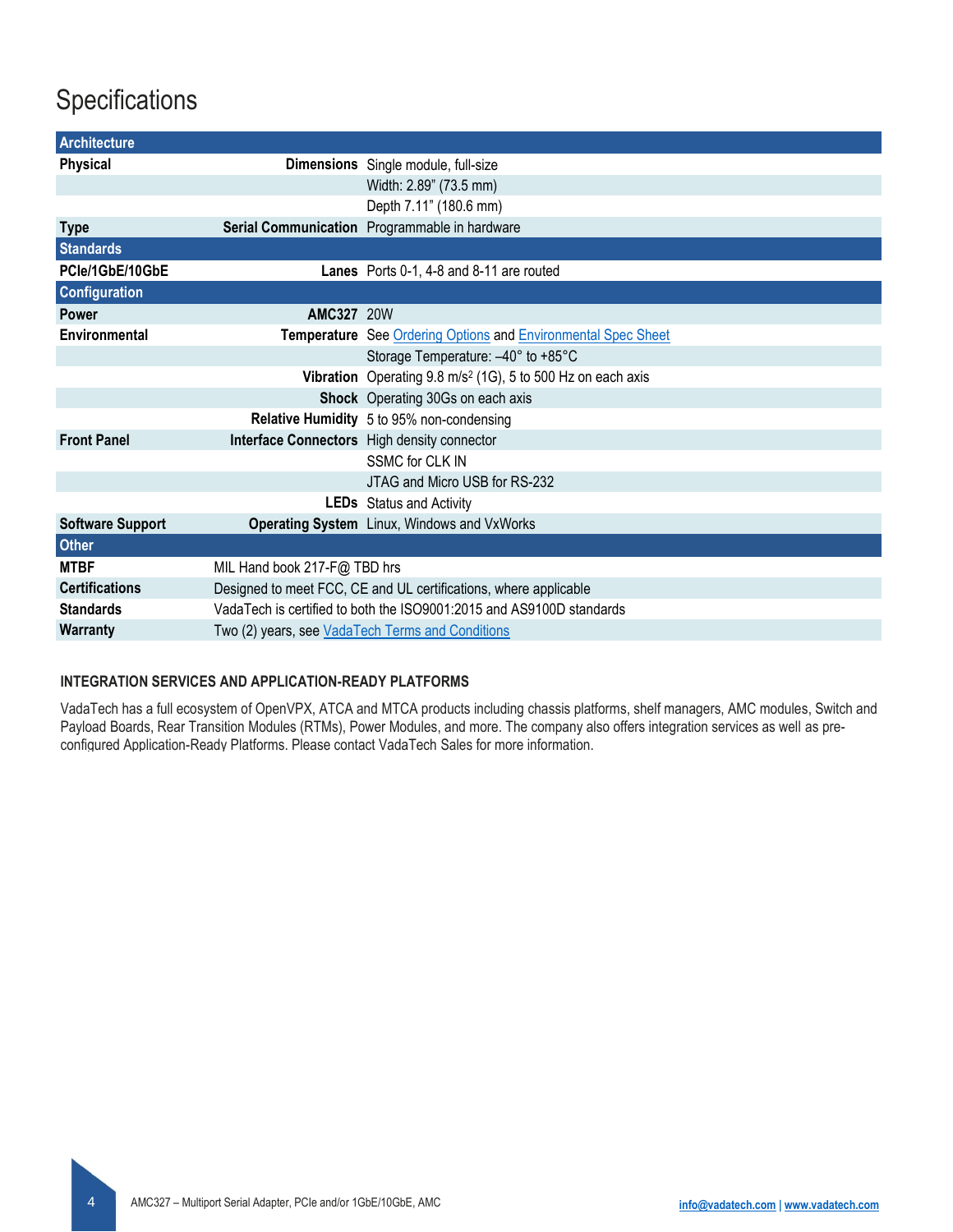## <span id="page-4-0"></span>Ordering Options

### **AMC327 – ABC-000-00J**

| $A = Protocol$                                                                                                                                                                                                 |                                                                                                                                                                                                                                                                                                                                                                                                                                                                                                                                                  |
|----------------------------------------------------------------------------------------------------------------------------------------------------------------------------------------------------------------|--------------------------------------------------------------------------------------------------------------------------------------------------------------------------------------------------------------------------------------------------------------------------------------------------------------------------------------------------------------------------------------------------------------------------------------------------------------------------------------------------------------------------------------------------|
| $0 = 11$ -Port Synchronous (4x Ternary, 4x<br>Bidirectional binary, 3x Output-only binary)<br>1 = Asynchronous on all Ports<br>$2 =$ Reserved<br>$3 =$ Reserved<br>$4 =$ Reserved                              |                                                                                                                                                                                                                                                                                                                                                                                                                                                                                                                                                  |
| $B = Back plane protocol*$                                                                                                                                                                                     |                                                                                                                                                                                                                                                                                                                                                                                                                                                                                                                                                  |
| $0 =$ None (only GbE on Ports 0-1 are used)<br>1 = PCIe on Ports 4-7/XAUI on Ports 8-11<br>$2 = XAll$ on Ports 4-7/PCIe on Ports 8-11<br>$3 = PC$ le on Ports 4-7 and 8-11<br>$4 = XAll$ on Ports 4-7 and 8-11 |                                                                                                                                                                                                                                                                                                                                                                                                                                                                                                                                                  |
| $C =$ Front panel size                                                                                                                                                                                         | J = Temperature Range and Coating                                                                                                                                                                                                                                                                                                                                                                                                                                                                                                                |
| $1 =$ Reserved<br>$2 =$ Reserved<br>$3$ = Full-size                                                                                                                                                            | $0 =$ Commercial (-5 $\degree$ to +55 $\degree$ C), No coating<br>1 = Commercial (-5° to +55°C), Humiseal 1A33 Polyurethane<br>$2 =$ Commercial (-5 $\degree$ to +55 $\degree$ C), Humiseal 1B31 Acrylic<br>$3 =$ Industrial (-20 $\degree$ to +70 $\degree$ C), No coating<br>4 = Industrial (-20° to +70°C), Humiseal 1A33 Polyurethane<br>5 = Industrial (-20° to +70°C), Humiseal 1B31 Acrylic<br>$6$ = Extended (-40 $^{\circ}$ to +85 $^{\circ}$ C), Humiseal 1A33 Polyurethane**<br>7 = Extended (-40° to +85°C), Humiseal 1B31 Acrylic** |

**Notes:**

**\***The dual GbE is on Port 0,1 for all Option B

**\*\***Conduction cooled; temperature is at edge of module. Consult factory for availability.

## Related Products



- 11 serial port expansion through DB25 connectors
- 19" rack mountable
- RX/TX activity, port clock valid, and other status LEDs

PCI123



- PCIe Gen3 (x16) Bus Expansion module
- Connects to root complex node board using up/down stream ports
- Options for (1x) of x16 PCIe, (2x) of x8 PCIe or (4x) of x4 PCIe utilizing SFF-8644 connectors

#### AMC339



- Comprehensive multi-protocol support
- Support for MIL-STD-1553A/B, MIL-STD-1760
- Support for ARINC 429, ARINC 575, ARINC 717, ARINC 825